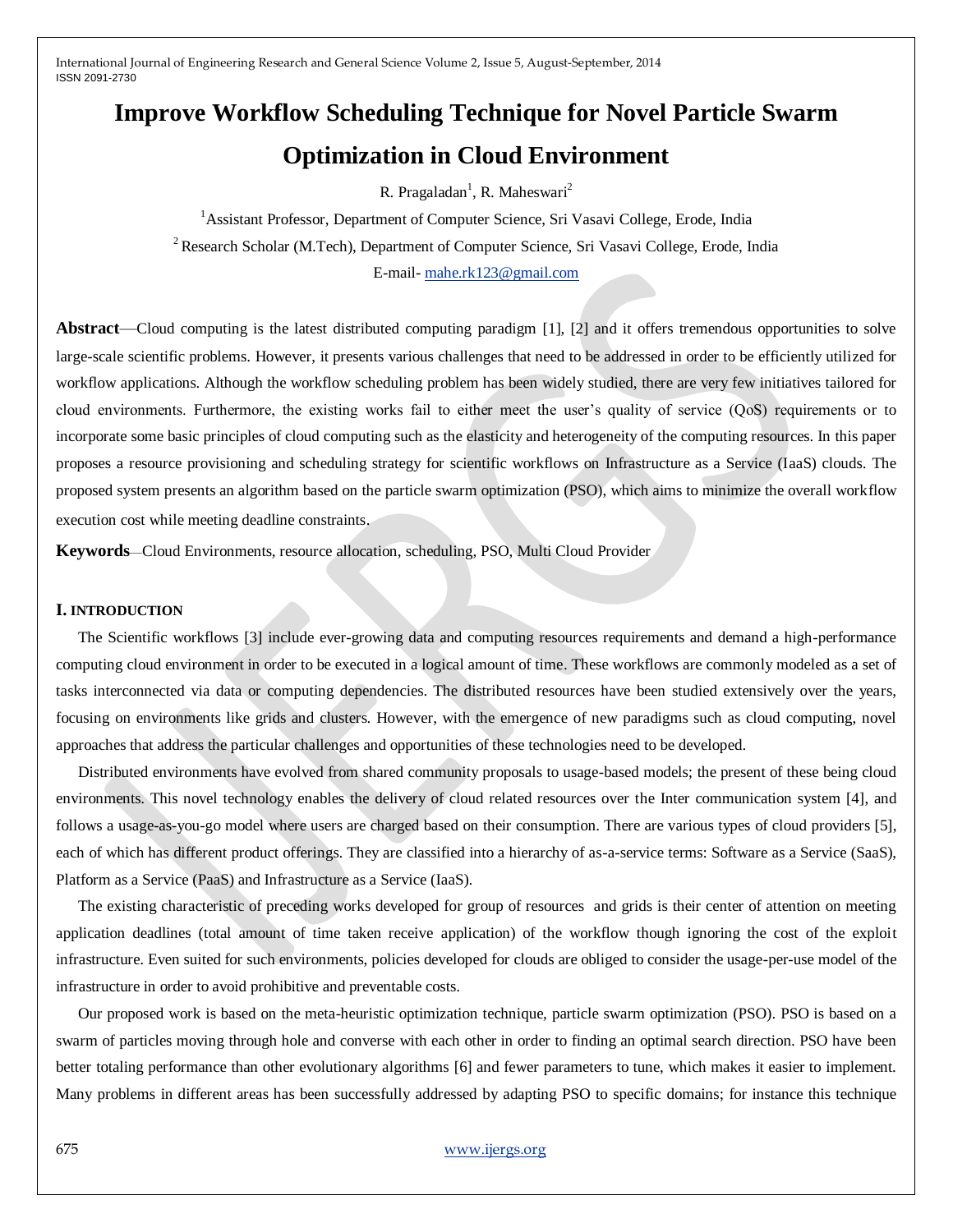has been used to solve problems in areas such as reactive voltage control[7], pattern recognition[8] and data mining[9], among others. In this paper, proposed system develops a static cost-minimization.

The main contributions of this paper are:

- To define the problem of scheduling prioritized workflow ensembles under budget and deadline constraints.
- To analyze and develop several dynamic and static algorithms for task scheduling and resource provisioning that rely on workflow structure information (critical shortest paths and workflow levels) and estimates of task runtimes in multi cloud providers
- To evaluate these algorithms using infrastructure model and the application, taking into account reservations in task runtime estimates, provisioning delays, and failures.
- To discuss the performance of the algorithms on a set of synthetic workflow ensembles based on important, real scientific applications, using a broad range of different application scenarios and varying constraint values.

The rest of this paper is organized as follows. Section 2 presents the related work followed by the main contribution resource allocated and scheduling models as well as the problem definition in Section 3. Section 4 gives a brief introduction to NPSO while and explains the proposed approach. Finally, Section 5 presents the evaluation of the algorithm followed by the conclusions and future work described in Section 6 and Section 7.

### **II. RELATED WORK**

Scientific workflows, usually represented as Graph, are an important class of applications that lead to challenging problems in resource management on grid and utility resources systems. Workflows for large computational problems are often composed of several interrelated workflows grouped into ensembles. Workflows in an ensemble typically have a similar structure, but they differ in their input data and number of tasks, individual task sizes. There are many applications that require scientific workflow in single cloud provider in cloud environments.

In general, scheduling multitask workflows on any distributed computing resources (including clouds) is an NP-hard problem [10]. The main challenge of dynamic workflow scheduling on virtual clusters lies in how to reduce the scheduling overhead to adapt to the workload dynamics with heavy fluctuations. In a cloud platform, resource profiling and stage simulation on thousands or millions of feasible schedules are often performed, if an optimal solution is demanded. An optimal workflow schedule on a cloud may take weeks to generate.

Maria Alejandra Rodriguez et al. proposed the particle swarm optimization (PSO) method for solving complex problems with a very large solution space. Subsequently, the authors demonstrated that the PSO method is effective to generate a soft or suboptimal solution for most of reduces the cost and communication NP-hard problems [10].

In this paper, a new novel particle swarm optimization (NPSO) algorithm is proposed. The NPSO applies the OO method iteratively, in search of adaptive schedules to execute scientific workflows on multi cloud provider in cloud compute nodes with dynamic workloads [11]. During each iteration, the NPSO is applied to search for a suboptimal or good-enough schedule with very low overhead. From a global point of view, NPSO can process more successive iterations fast enough to absorb the dynamism of the workload variations. The initial idea of this paper was presented at the Deadline Based Resource Provisioning and Scheduling Algorithm [12] with some preliminary results. This paper extends significantly from the conference paper with some theoretical proofs supported by an entirely new set of experimental results.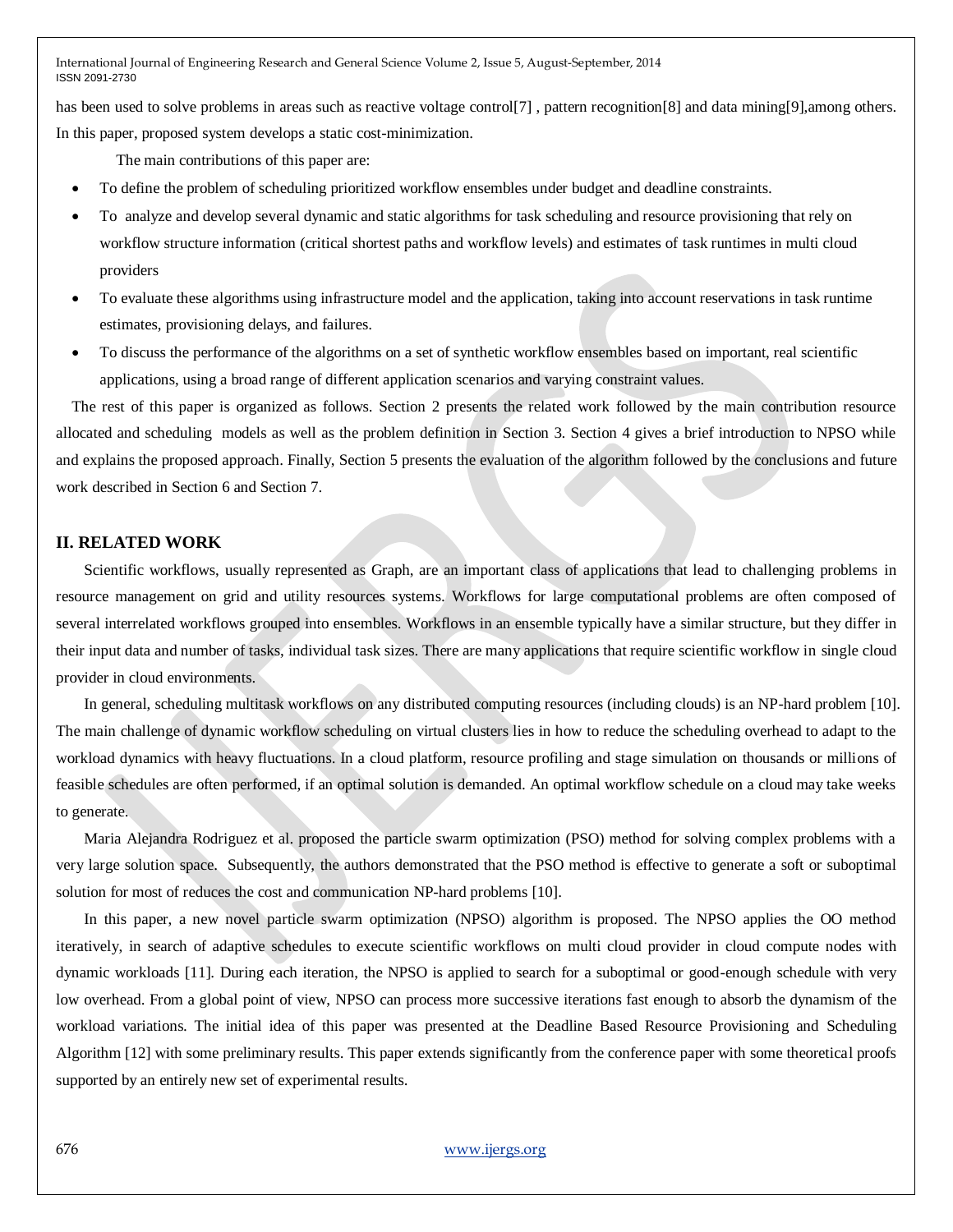### **III. MAIN CONTRIBUTIONS**

In this paper main contribution are combined resource provisioning and scheduling strategies for executing scientific workflows on IaaS clouds. The scenario was modeled as an optimization problem which aims to minimize the overall execution cost while meeting a user defined deadline and was solved using the meta-heuristic optimization algorithm, PSO. The proposed approach incorporates basic IaaS cloud principles such as a usage-as-you-go model, heterogeneity, multi cloud, and cloud provider of the resources. Furthermore, our solution considers other characteristics typical of IaaS platforms such as performance variation and VM dynamic booting time. The experiments conducted with four well known workflows show that our solution has an overall better performance than the state-of-the-art algorithms. Furthermore, our heuristic is as successful in meeting deadlines as SCS, which is a dynamic algorithm. Also, in the best scenarios, when our heuristic, SCS and IC-PCP meet the deadlines, they are retable to produce schedules with lower execution costs.

### **IV. PROPOSED SCHEME**

The proposed system contains all the existing system implementation. In addition, it extends the resource model to consider the data transfer cost between data centers so that nodes can be deployed on different regions. Extending the algorithm to include heuristics that ensure a task is assigned to a node with sufficient memory to execute it will be included in the algorithm. Also, it assigns different options for the selection of the initial resource pool. For example, for the given task, the different set of initial resource requirements is assigned. In addition, data transfer cost between data centers are also calculated so as to minimize the cost of execution in multi-cloud service provider environment. The main contribution of proposed system, the following problem solve in the existing system, they contribution are

- Adaptable in situations where multiple initial set of resource availability.
- Suitable for multiple cloud service provider environments.
- Data transfer cost is reduced between different cloud data centers.

#### **PROPOSED NPSO ALGORITHMS**

*Input:* Set of workflow task T, Initial Resources R,

- Set Dimensional Particle *dp,* Set Entropy **Ө,**
- Set Optimal Best *opbest,* Set Optimal Global Best *ogbest*

#### *Output:* Multi cloud Provider Scheduling

- 1. Set the dimension of the particle to *dp*
- 2. Initialized the population of particles with random position and velocities
- 3. For each particle, calculated its Entropy values **Ө**
	- a. Compare the particle's Entropy **Ө** value with the particle's *opbest*.
		- If the current **Ө** values is better than *opbest* then set *opbest* to the current value and location
	- b. Compare the particle's Entropy **Ө** value with Global best *ogbest.*
		- If the current **Ө** values is better than *ogbest* then set *ogbest* to the current value and location
	- c. Update the position and velocity of the particle

 $V X_i (t+1) = V X_i (t) + V V_i (t)$ 

4. Repeat from Step 3 until the stopping criterion is met

677 [www.ijergs.org](http://www.ijergs.org/)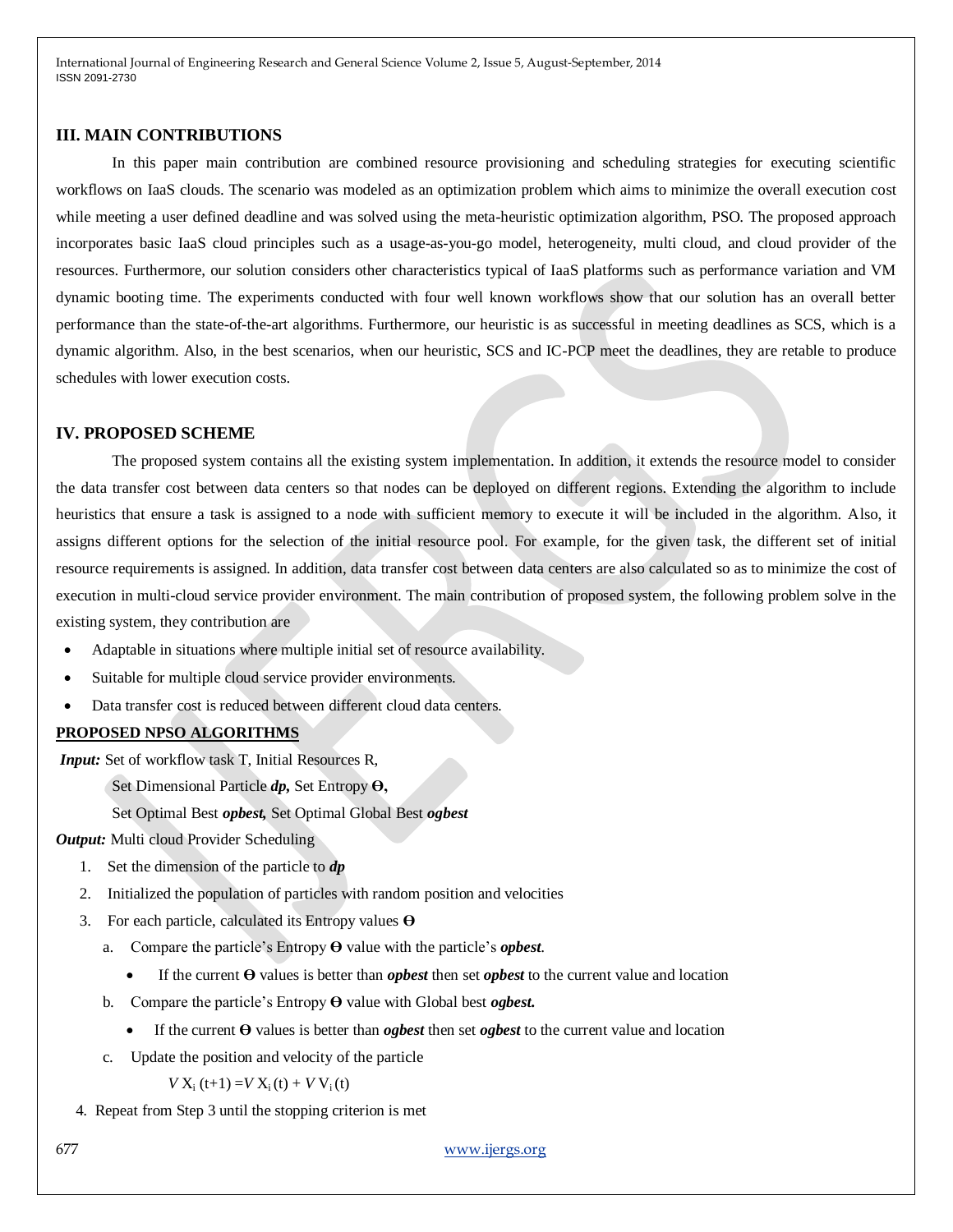The range in which the particle is allowed to move is determined in this case by the number of resources avail able to run the tasks. As a result, the value of a coordinate can range from 0 to the number of VMs in the initial resource pool. Based on this, the integer part of the value of each coordinate in a particle's position corresponds to are source index and represents the compute resource assigned to the task defined by that particular coordinate. In this way, the particle's position encodes a mapping of task to resources.

## **V. PERFORMANCE EVALUATION**

The experiments were conducted using different deadlines. These deadlines were calculated so that their values lie between the slowest and the fastest runtimes. To calculate these runtimes, two additional policies were implemented. The first one calculates the schedule with the slowest execution time; a single VM of the cheapest type is leased and all the workflow tasks are executed on it. The second one calculates the schedule with the fastest execution time; one VM of the fastest type is leased for each workflow task. Although these policies ignore data transfer times, they are still a good approximation to what the slowest and fastest runtimes would be. To estimate each of the difference between the fastest and the slowest times is divided by five to get an interval size. To calculate the first deadline interval we add one interval size to the fastest deadline, to calculate the second one we add two interval sizes and so on. In this way we analyze the behavior of the algorithms as the deadlines increase from stricter values to more relaxed ones.

The results **Fig 1.1** obtained for the PSO workflow and the NPSO algorithms are very similar to those obtained for the workflow. Its performance improves considerably for the 4th interval where it achieves a 100 percent hit rate.



**Fig 1.1 PSO Vs NPSO Performances-I** 

The results **Fig 1.2** obtained for the PSO workflow and the NPSO algorithms are very similar to those obtained for the workflow. Its performance improves considerably for the 3rd interval where it achieves a 100 percent hit rate.

The average execution costs obtained for each workflow are shown in **Fig. 1.3** We also show the mean PSO as the algorithms should be able to generate a cost-efficient schedule but not at the expense of a long execution time. The reference line on each panel displaying the average NPSO is the deadline corresponding to the given deadline interval. We present this as there is no use in an algorithm generating very cheap schedules but not meeting the deadlines; the cost comparison is made therefore, amongst those heuristics which managed to meet the particular deadline in a give case.

# 678 [www.ijergs.org](http://www.ijergs.org/)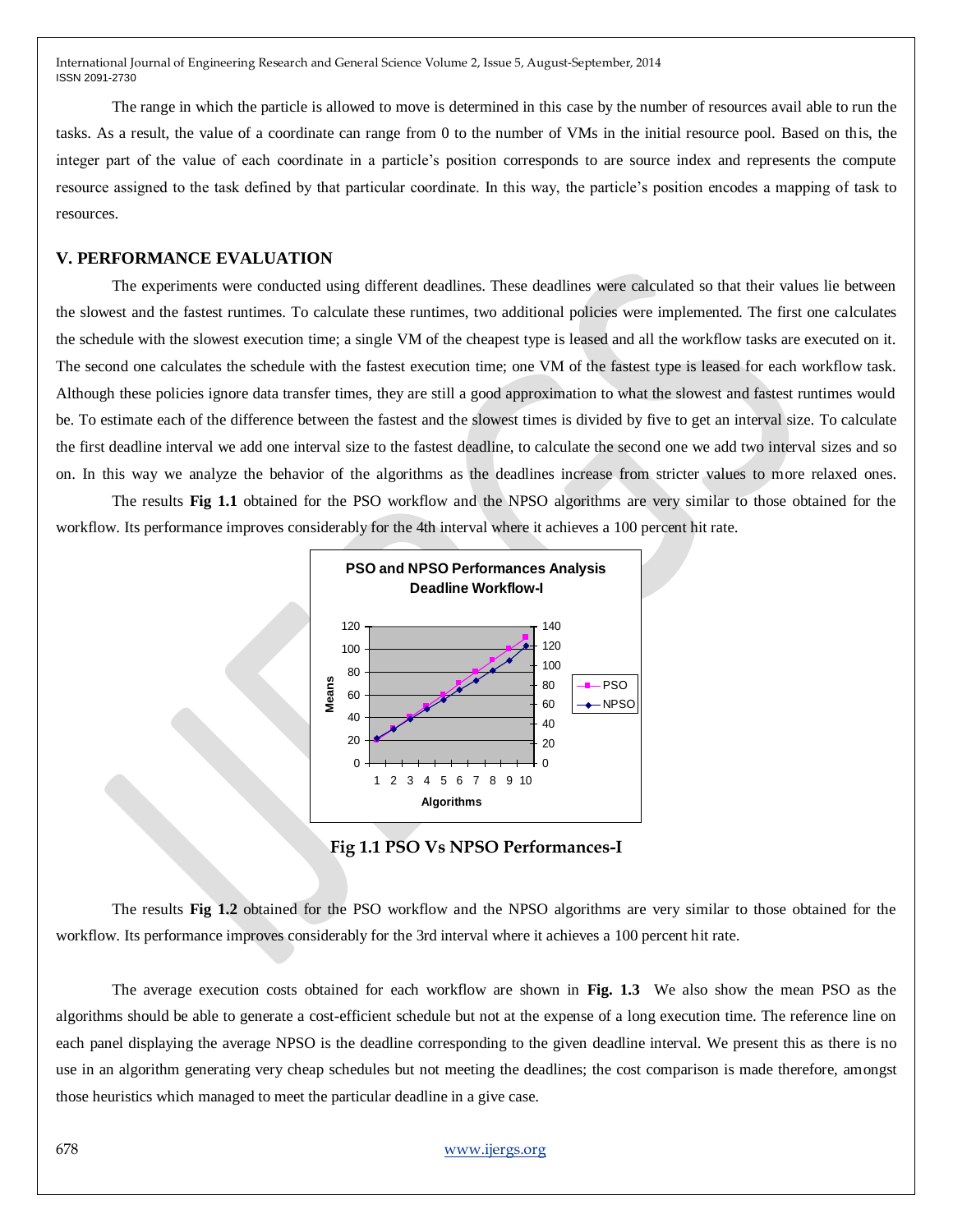





**Fig 1.3 Reduces Cost and Communication for PSO and NPSO**

## **ACKNOWLEDGMENT**

My abundant thanks to **Dr.JAYASANKAR**, **Principal**, **Sri Vasavi College, Erode** who gave this opportunity to do this research work. I am deeply indebted to **Prof.B.MAHALINGAM M.Sc., M.Phil., (CS), M.Phil., (Maths), P.G.D.C.A., Head, Department of Computer Science at Sri Vasavi College, Erode** for this timely help during the paper. I express my deep gratitude and sincere thanks to my supervision **R.PRAGALADAN M.SC., M.Phil., Assistant Professor, Department of Computer Science** at **Sri Vasavi College , Erode** for her valuable, suggestion, innovative ideas, constructive, criticisms and inspiring guidance had enabled me to complete the work successfully.

## **VI.CONCLUSION**

As research conclusion of proposed system work, they are exploring to different options for the selection in multi cloud environment in cloud provider. The cloud provider select the initial resource pool have been significant impact on the performance of the algorithm. We would also like to experiment with different optimization techniques and compare their performance with PSO. Finally, we aim to implement our approach in a workflow engine so that it can be utilized for deploying applications in real life environments.

# **VII. FUTURE ENHANCEMENTS**